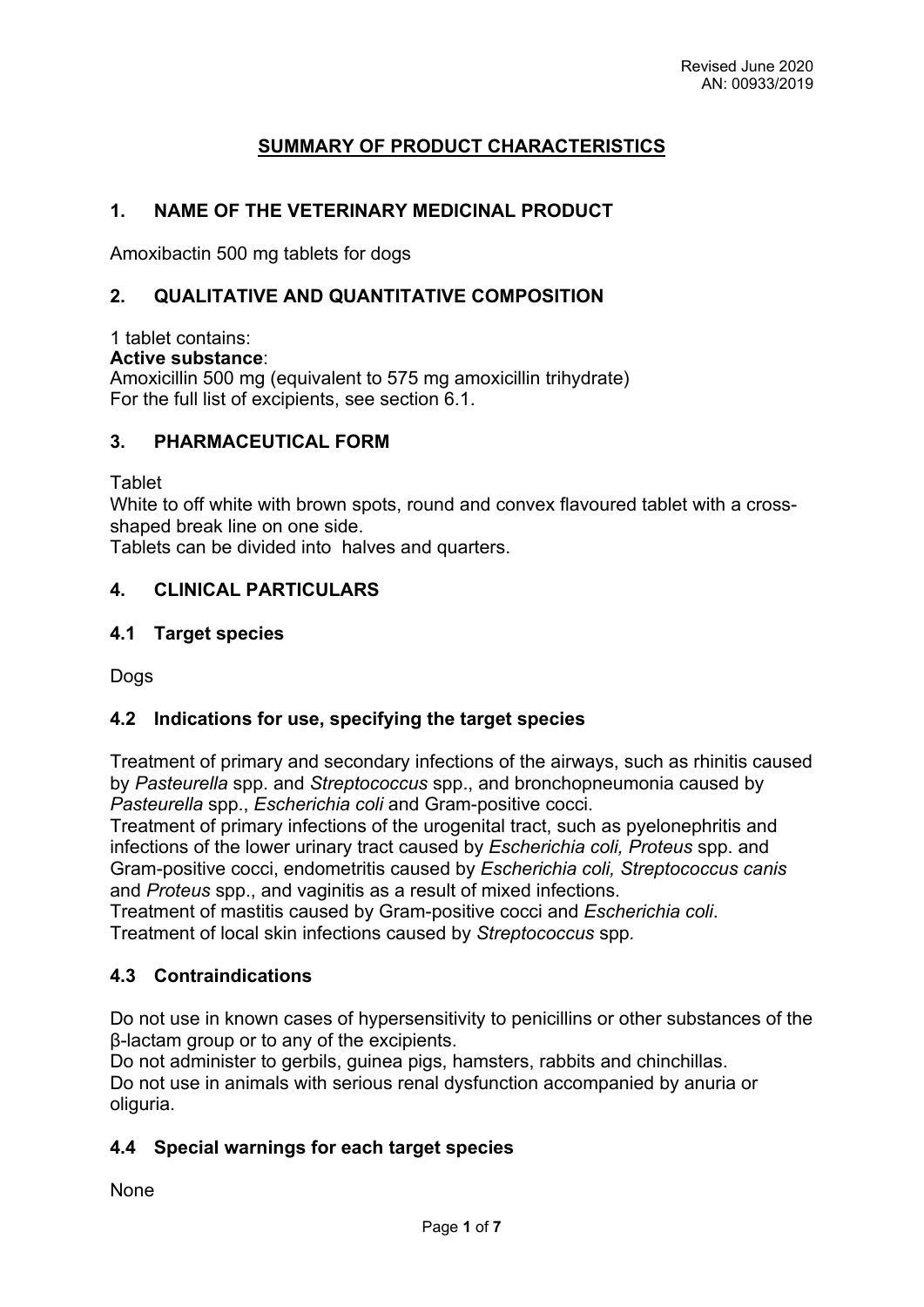# **4.5 Special precautions for use**

### **Special precautions for use in animals**

In animals with hepatic and renal dysfunction, the dosing regimen should be carefully evaluated and the use of the product based on a risk/benefit evaluation by the veterinary surgeon.

Caution is advised in the use in small herbivores other than those which have been contraindicated in the section 4.3.

Due to the likely variability (time, geographical) in the occurrence of resistance of bacteria for amoxicillin, bacteriological sampling and susceptibility testing are recommended. Increased antimicrobial resistance are reported among E. Coli isolates including multidrug-resistant *E. Coli.* Special precautions should be taken when multi-drug resistance are suspected based on susceptibility testing. Whenever possible, the product should only be used based on susceptibility testing.

Use of the product deviating from the instructions given in the SPC may increase the prevalence of bacteria resistant to amoxicillin and may decrease the effectiveness of treatment with other beta lactam antimicrobials or other classes of antimicrobials due to the potential for cross resistance.

Official, national and regional antimicrobial policies should be taken into account when product is used.

The tablets are flavoured. In order to avoid any accidental ingestion, store tablets out of reach of the animals.

#### **Special precautions to be taken by the person administering the veterinary medicinal product to animals**

Penicillins and cephalosporins may cause hypersensitivity (allergy) following injection, inhalation, ingestion or skin contact. Hypersensitivity to penicillins may lead to cross reactions to cephalosporins and vice versa. Allergic reactions to these substances may occasionally be serious.

Do not handle this product if you know you are sensitised, or if you have been advised not to

work with such preparations.

Handle this product with great care to avoid exposure, taking all recommended precautions.

If you develop symptoms following exposure, such as skin rash, you should seek medical advice and show the doctor this warning. Swelling of the face, lips or eyes or difficulty breathing are more serious symptoms and require urgent medical attention. Wash hands after handling the tablets.

# **4.6 Adverse reactions (frequency and seriousness)**

Mild gastrointestinal symptoms (diarrhoea and vomiting) may occur very rarely (less than 1 animal in 10,000 animals treated, including isolated reports) after administration of the product. Hypersensitivity reactions (allergic skin reactions, anaphylaxis) may occur very rarely. In these cases, administration should be discontinued and a symptomatic treatment given.

# **4.7 Use during pregnancy and/or lactation.**

The safety of the product has not been established during pregnancy and lactation. Laboratory studies in rats have not produced any evidence of teratogenic, foetotoxic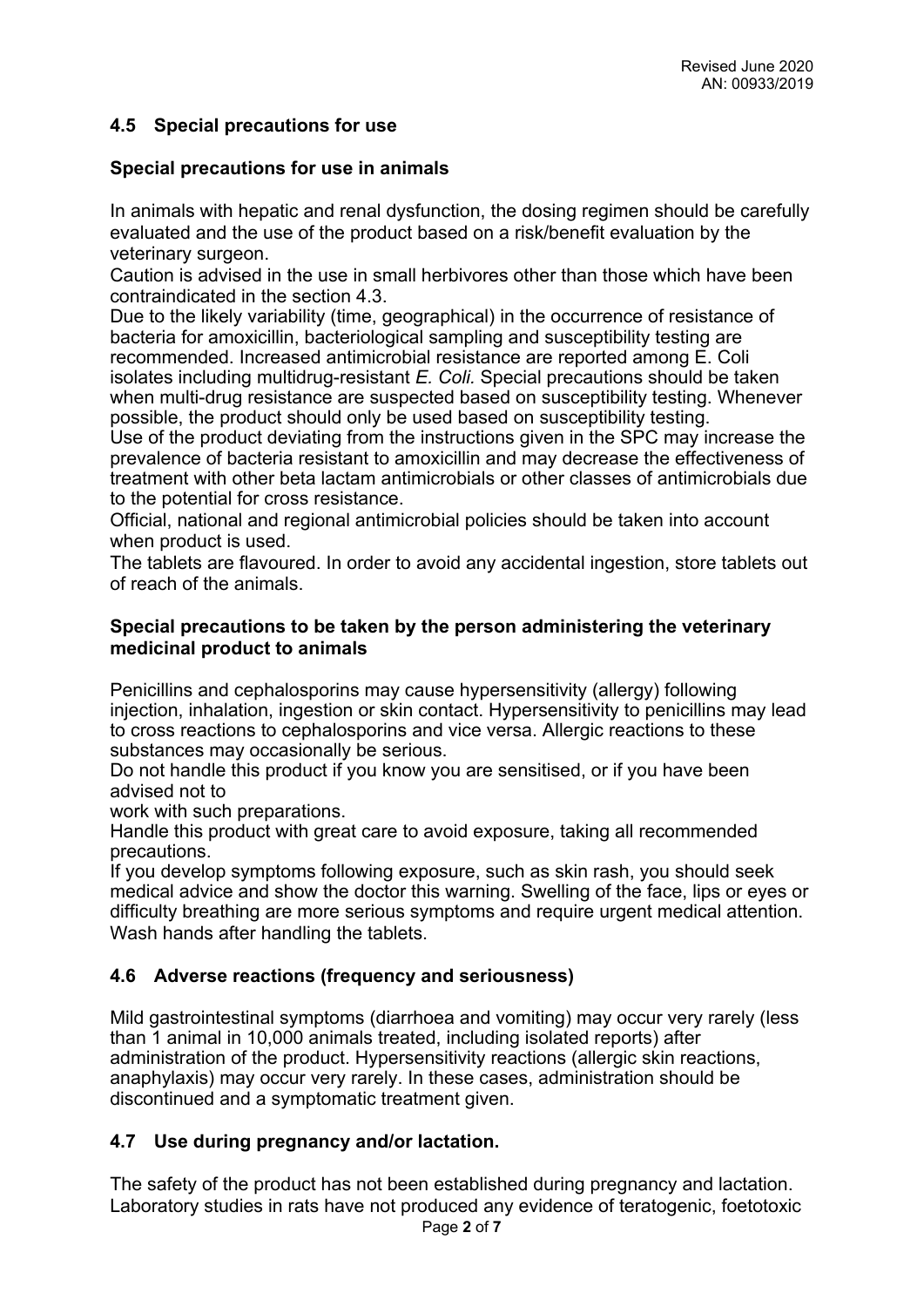or maternotoxic effects. Use only in accordance with the benefit/risk assessment by the responsible veterinarian. To date, laboratory studies in animals have not produced any evidence of teratogenic, foetotoxic or maternotoxic effects. However, as no studies have been carried out in pregnant or lactating dogs, it is recommended to use the product only according to the benefit/risk assessment by the responsible veterinarian.

## **4.8 Interaction with other medicinal products and other forms of interaction**

Chloramphenicol, macrolides, sulfonamides and tetracyclines may inhibit the antibacterial effect of penicillins because of the rapid onset of bacteriostatic action. The potential for allergic cross-reactivity with other penicillins should be considered. Penicillins may increase the effect of aminoglycosides.

### **4.9 Amounts to be administered and administration route**

#### For oral administration in dogs.

To ensure a correct dosage body weight should be determined as accurately as possible to avoid underdosing.

#### *Dosage*

The recommended dose is 10 mg amoxicillin per kg bodyweight, twice daily for a minimum of 5 consecutive days. The majority of routine cases respond after between 5 and 7 days of therapy. If no improvement is observed after 5 – 7 days, the diagnosis should be re-assessed. In chronic or refractory cases, a longer course of therapy may be required.

The following table is intended as a guide to dispensing the product at the standard dose rate of 10 mg per kg bodyweight twice daily.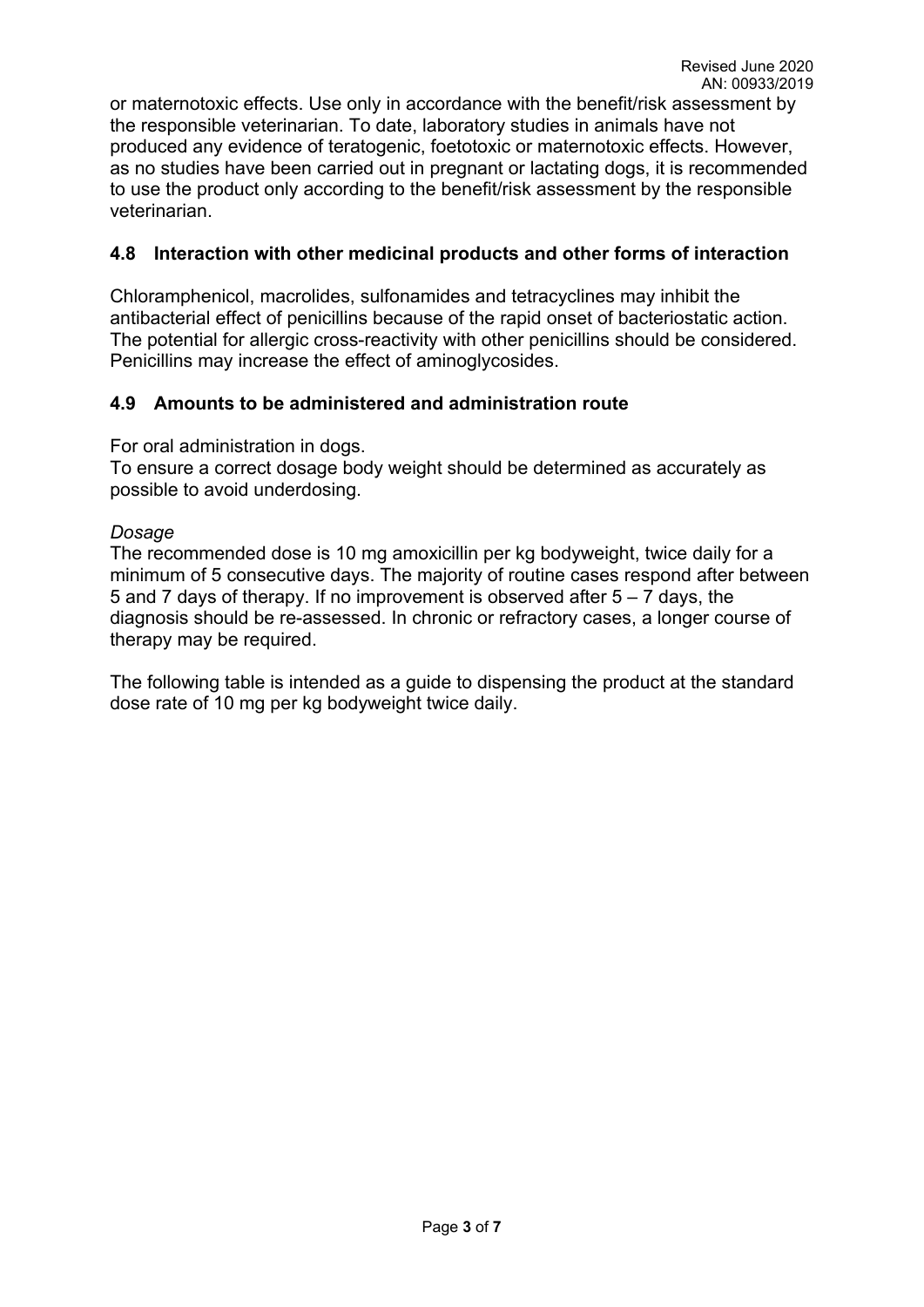| Number of tablets twice daily |                                                     |                                          |                                          |
|-------------------------------|-----------------------------------------------------|------------------------------------------|------------------------------------------|
| <b>Body weight</b><br>(kg)    | <b>Amoxicillin 50</b><br>mg<br>for dogs and<br>cats | <b>Amoxicillin 250</b><br>mg<br>for dogs | <b>Amoxicillin 500</b><br>mg<br>for dogs |
| $1 - 1.25$                    | ⊃                                                   |                                          |                                          |
| $>1.25 - 2.5$                 |                                                     |                                          |                                          |
| $>2.5 - 3.75$                 |                                                     |                                          |                                          |
| $>3.75-5$                     |                                                     |                                          |                                          |
| $>5 - 6.25$                   |                                                     | or $\Box$                                |                                          |
| $>6.25 - 12.5$                |                                                     |                                          | or $\overline{v}$                        |
| $>12.5 - 18.75$               |                                                     |                                          |                                          |
| $>18.75 - 25$                 |                                                     |                                          | or                                       |
| $>25 - 31.25$                 |                                                     |                                          |                                          |
| $>31.25 - 37.5$               |                                                     |                                          | or $\sigma$                              |
| $>37.5 - 50$                  |                                                     |                                          | or $\Box$                                |
| $>50 - 62.5$                  |                                                     |                                          |                                          |
| $>62.5 - 75$                  |                                                     |                                          |                                          |
| $U = \frac{1}{4}$ Tablet      |                                                     |                                          | 1 Tablet                                 |

Tablets can be divided into halves or quarters to ensure accurate dosing. Place the tablet on a flat surface, with its scored side facing up and the convex (rounded) side facing the surface.



 Halves: press down with your thumbs on both sides of the tablet. Quarters: press down with your thumb in the middle of the tablet.

# **4.10 Overdose (symptoms, emergency procedures, antidotes)**

In case of overdose no other adverse reactions are known than those described in section 4.6.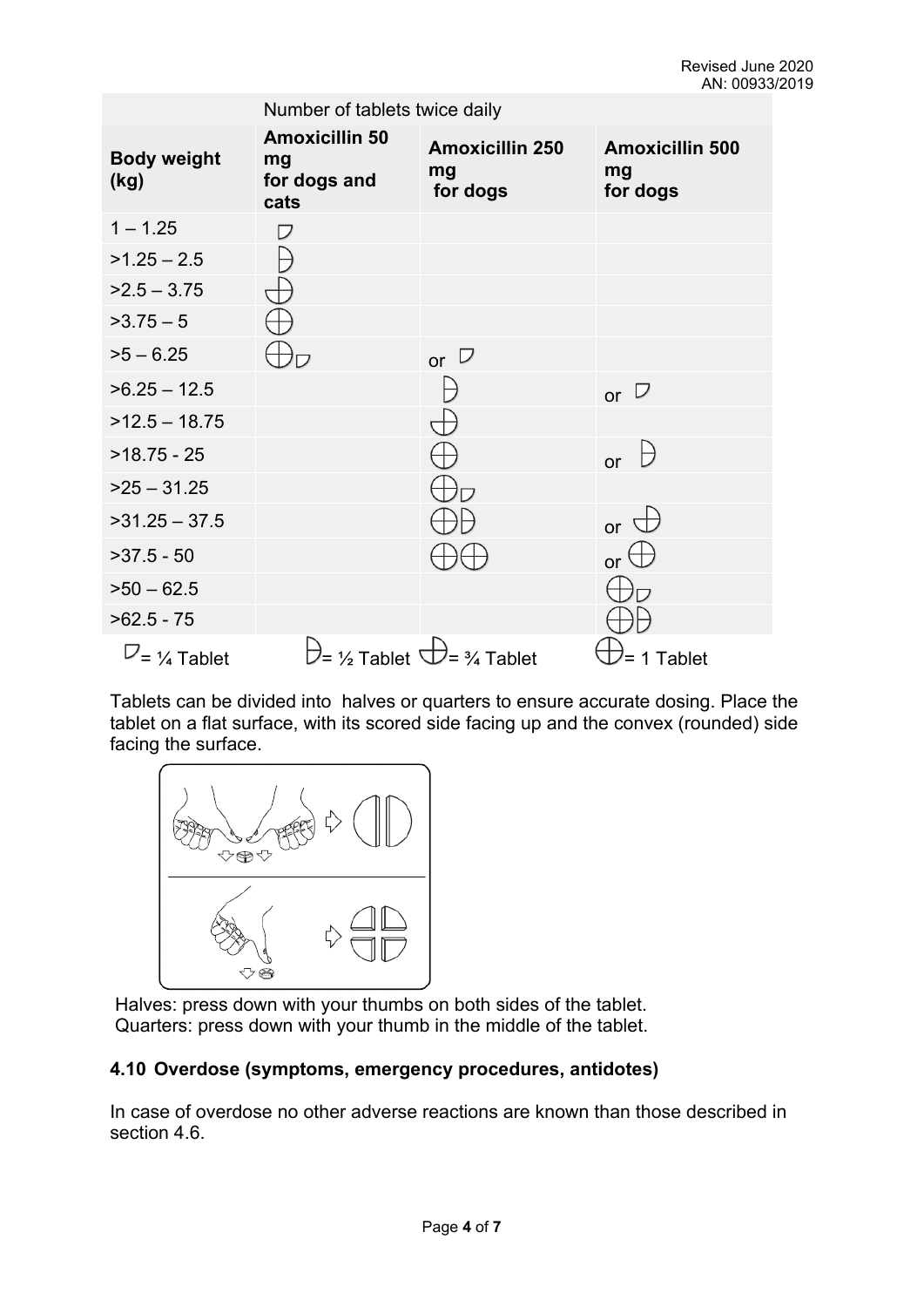### **4.11 Withdrawal period**

Not applicable.

## **5. PHARMACOLOGICAL PROPERTIES**

*Pharmacotherapeutic group:* Antibacterials for systemic use. Penicillins with extended spectrum.

*ATCvet code:* QJ01CA04

#### **5.1 Pharmacodynamic properties**

#### **General Properties**

Amoxicillin is a beta-lactam antibiotic and its structure contains the beta-lactam ring and thiazolidine ring common to all penicillins. Beta-lactam antibiotics prevent the bacterial cell wall from forming by interfering with the final stage of peptidoglycan synthesis. They inhibit the activity of transpeptidase enzymes, which catalyse crosslinkage of the glycopeptide polymer units that form the cell wall. They exert a bactericidal action but cause lysis of growing cells only. Beta-lactam antibiotics can be referred to as a time-dependent antibiotic.

#### **Antimicrobial spectrum**

Amoxicillin is a broad spectrum antibiotic and generally active against some Gramnegative and most Gram-positive bacteria (Germ-vet 2007) e.g. penicillin sensitive *Pasteurella* spp., *Proteu*s spp, *Streptococcus* spp., *E. coli*, and Gram-positive cocci.

#### **Resistance**

Amoxicillin is acid-resistant but is not resistant to the action of beta-lactamases, which can hydrolyse the molecules causing the beta-lactam ring structure to open, causing inactivity of the antibiotic.

Most Gram-negative bacteria are intrinsically resistant to many beta-lactam drugs. This is partly due to the mechanism of action of the drug and the structure of the membrane of the bacteria.

Acquired resistance to beta-lactam drugs in clinical isolates may be due to betalactamase activity specified by plasmids or to mutational changes in chromosomal loci. In some strains a single step mutation may be responsible for resistance, whereas in others resistance may be due to several mutations.

Acquired resistance prevalence may be high in *E Coli*.

#### **5.2 Pharmacokinetic particulars**

Amoxicillin is well absorbed after oral administration. In dogs, the systemic bioavailability is 60-70%. Amoxicillin has a relatively small apparent distribution volume, low plasma-protein binding (34% in dogs) and a short elimination half-life period due to active tubular excretion by the kidneys.

After absorption, highest concentrations are found in the kidneys (urine) and bile, followed by the liver, lungs, heart and spleen.

Distribution of amoxicillin into cerebrospinal fluid is low unless the meninges are inflamed.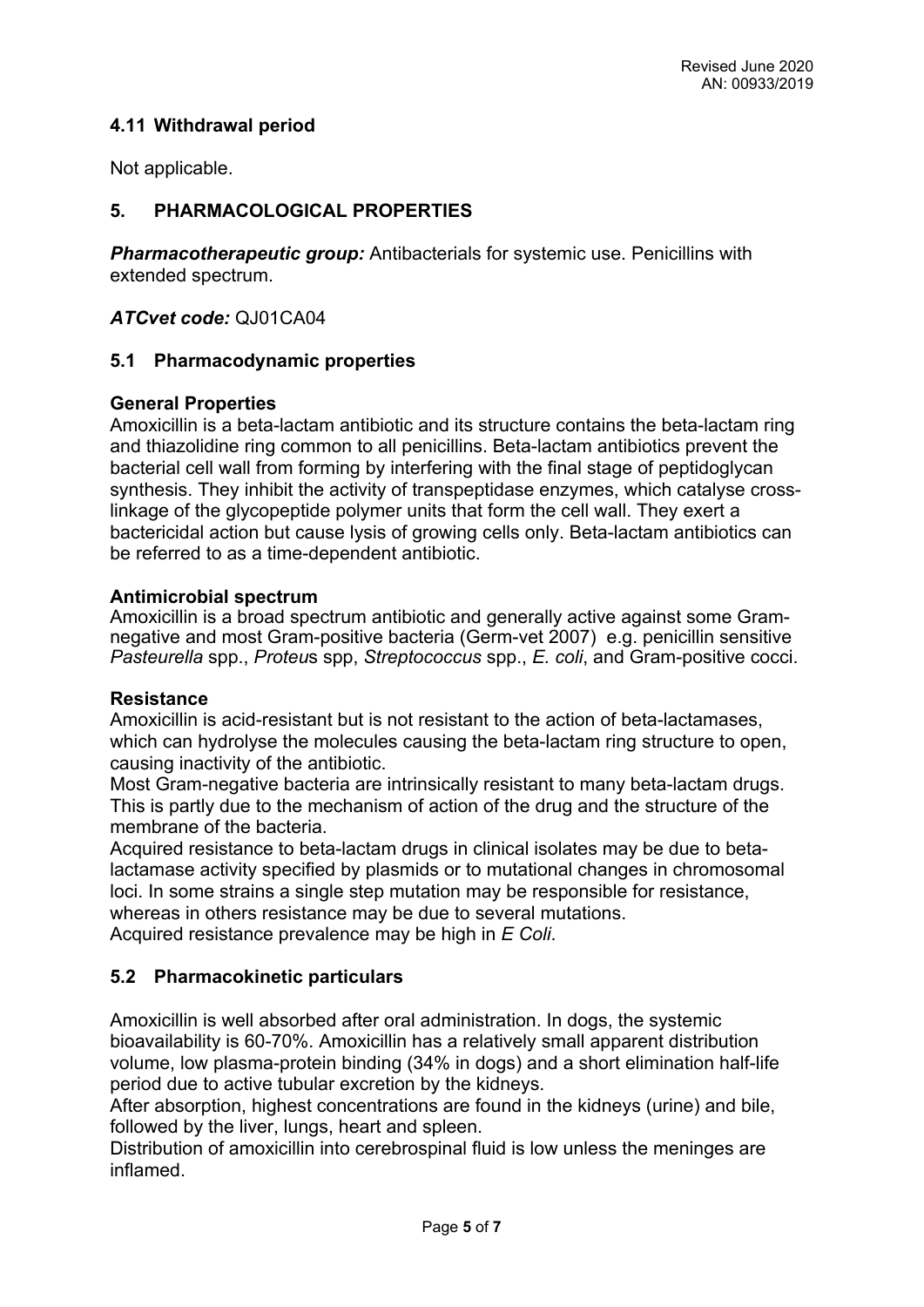### **6. PHARMACEUTICAL PARTICULARS**

## **6.1 List of excipients**

Magnesium stearate Silica, colloidal anhydrous Sodium starch glycolate (Type A) Yeast (dried) Chicken flavour

### **6.2 Major incompatibilities**

Not applicable.

#### **6.3 Shelf life**

Shelf life of the veterinary medicinal product as packaged for sale: 3 years

### **6.4 Special precautions for storage**

Do not store above 30°C.

Any unused tablet portion should be returned to the open blister and used within 4 days.

### **6.5 Nature and composition of immediate packaging**

Aluminium - PVC/PE/PVDC blister

Cardboard box of 1, 2, 3, 4, 5, 6, 7, 8, 9, 10, 25 or 50 blisters of 10 tablets Cardboard box containing 10 separate cardboard boxes, each containing 1 blister of 10 tablets

Not all pack sizes may be marketed

### **6.6 Special precautions for the disposal of unused veterinary medicinal product or waste materials derived from the use of such products**

Any unused veterinary medicinal product or waste materials derived from such veterinary medicinal product should be disposed of in accordance with local requirements.

# **7. MARKETING AUTHORISATION HOLDER**

Le Vet. Beheer B.V. Wilgenweg 7 3421 TV Oudewater The Netherlands

#### **8. MARKETING AUTHORISATION NUMBER**

Vm 41821/4016